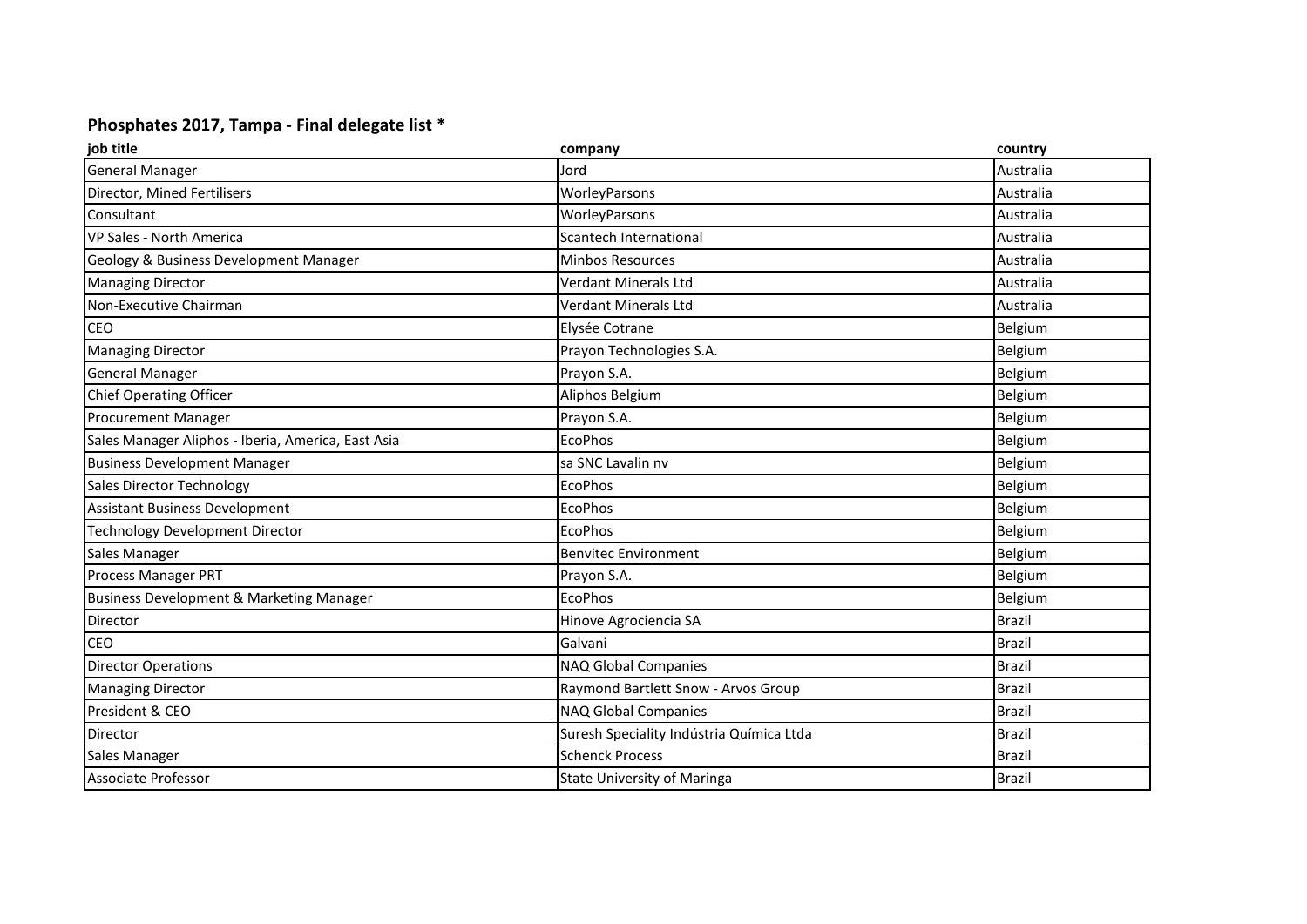| <b>CEO</b>                                      | Neves Oliveira Negocios Empresariais Ltda              | <b>Brazil</b> |
|-------------------------------------------------|--------------------------------------------------------|---------------|
| <b>Executive Chairman</b>                       | Forbes & Manhattan                                     | <b>Brazil</b> |
| <b>Managing Director</b>                        | Forbes & Manhattan                                     | <b>Brazil</b> |
| <b>Executive Manager</b>                        | Vale Fertilizantes S/A                                 | <b>Brazil</b> |
| <b>Marketing Coordinator</b>                    | Suresh Speciality Indústria Química Ltda               | <b>Brazil</b> |
| <b>Exploration Director</b>                     | Forbes & Manhattan                                     | <b>Brazil</b> |
| Licensing Technology Manager                    | <b>Shell Cansolv</b>                                   | Canada        |
| Sales Director, BL Metals & Chemical Processing | Outotec (Canada) Ltd                                   | Canada        |
| CEO                                             | <b>DuSolo Fertilizers Inc</b>                          | Canada        |
| President                                       | <b>Equipements Nordiques</b>                           | Canada        |
| Division Manager - Protective Linings           | Polycorp Ltd                                           | Canada        |
| Chairman                                        | Développement Économique Sept-Îles                     | Canada        |
| Phosphorus Program Director                     | International Plant Nutrition Institute (IPNI)         | Canada        |
| <b>Board Member</b>                             | Arianne Phosphate Inc                                  | Canada        |
| <b>VP</b>                                       | <b>GB Minerals</b>                                     | Canada        |
| President & CEO                                 | <b>GB Minerals</b>                                     | Canada        |
| Director of Business Development                | Chemetics Inc.                                         | Canada        |
| <b>Global Marketing Manager</b>                 | <b>Shell Sulphur Solutions</b>                         | Canada        |
| Senior Sales Manager                            | <b>Solex Thermal Science</b>                           | Canada        |
| Project Manager, Americas                       | Shell Canada Limited                                   | Canada        |
| Director, Global Fertilizers                    | Scotia Capital Inc.                                    | Canada        |
| Key Account Manager - Canada                    | CRU                                                    | Canada        |
| Regional Director, Sales                        | <b>International Raw Materials Ltd</b>                 | Canada        |
| Industrial Commissioner                         | Développement Économique Sept-Îles                     | Canada        |
| Manager - Sales & Marketing                     | <b>REEL Alesa Ltd</b>                                  | Canada        |
| <b>VP Mining Operations</b>                     | <b>GB Minerals</b>                                     | Canada        |
| Market Development Manager                      | Lubrizol Advanced Materials (Corzan Industrial Piping) | Canada        |
| Project Director                                | Mine Arnaud                                            | Canada        |
| <b>MEW Business Development Manager</b>         | Outotec                                                | Canada        |
| Licensing Technology Manager                    | Shell                                                  | Canada        |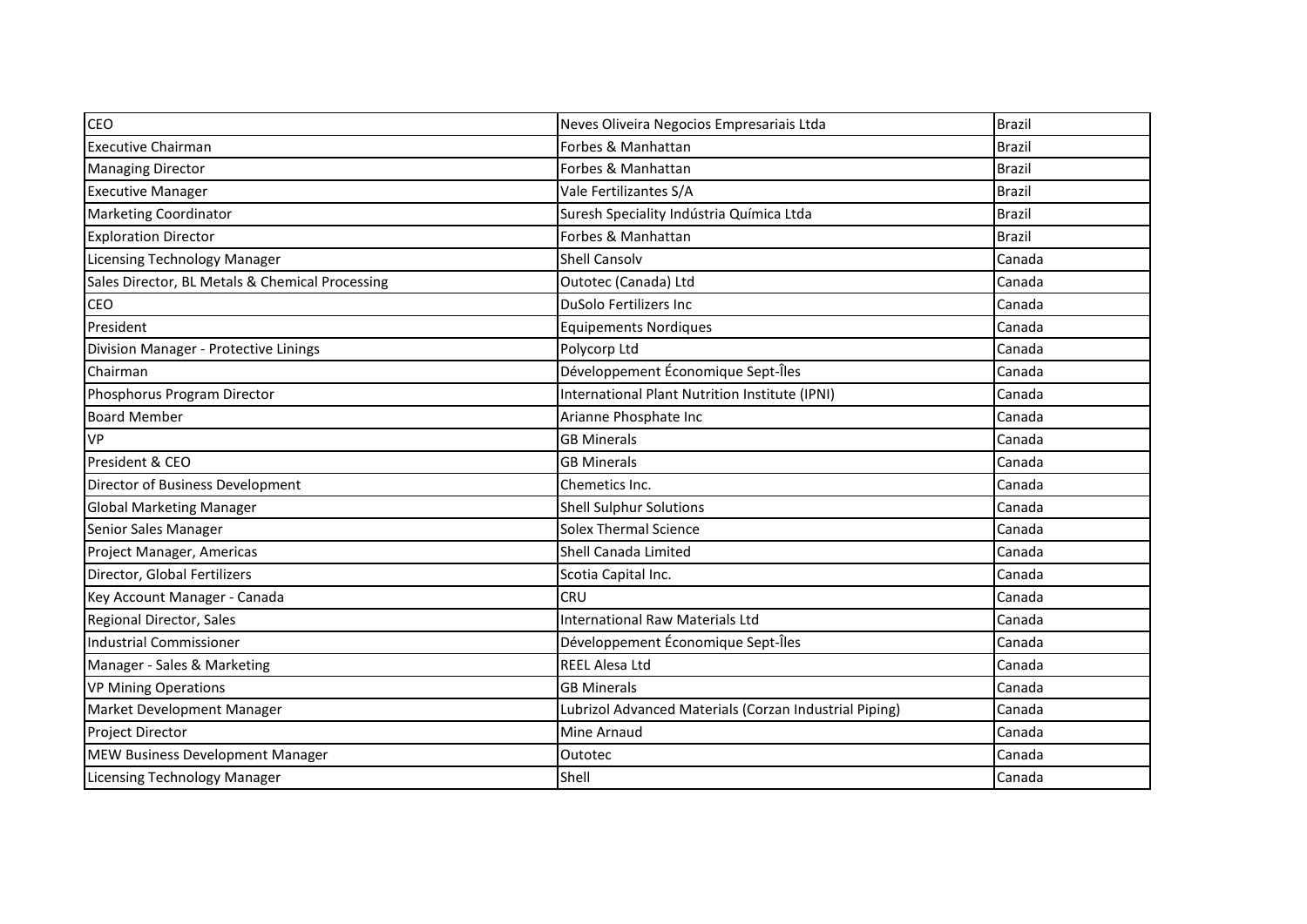| Sales Manager                                       | Outotec                                           | Canada  |
|-----------------------------------------------------|---------------------------------------------------|---------|
| Geology Director                                    | Mine Arnaud                                       | Canada  |
| Director/Senior Process Specialist                  | Albatross Environmental & Process Consulting Inc. | Canada  |
| Manager, Market Research                            | Potash Corporation of Saskatchewan Inc            | Canada  |
| Director, Protective Linings                        | Polycorp Ltd                                      | Canada  |
| President                                           | <b>Focus Ventures Ltd</b>                         | Canada  |
| Deputy Managing Director                            | Développement Économique Sept-Îles                | Canada  |
| Assistant Professor & Director BioEngine            | Université Laval                                  | Canada  |
| (Unknown)                                           | Potash Corporation Of Saskatchewan Inc            | Canada  |
| CEO of Wengfu Intertrade Limited                    | Wengfu Intertrade Limited                         | China   |
| Professor of Tianjin University & Senior Consultant | Tongling Sinco Fine Chemical Co. Ltd              | China   |
| Sales Manager                                       | Hi-tech Zone                                      | China   |
| Secretary of the Board of Directors                 | Tongling Sinco Fine Chemical Co. Ltd              | China   |
| <b>General Manager</b>                              | Anhui Liuguo Chemical Co. Ltd                     | China   |
| Assistant of General Manager - Engineer             | Anhui Liuguo Chemical Co., Ltd                    | China   |
| <b>Senior Consultant</b>                            | <b>CRU</b>                                        | China   |
|                                                     | Wengfu Intertrade Ltd                             | China   |
| Sales Director                                      | Hi-tech Zone                                      | China   |
| Head of Sales Feed Phosphates                       | <b>Phosint Trading Limited</b>                    | Cyprus  |
| <b>CEO and Managing Director</b>                    | Misr Phosphate Company                            | Egypt   |
| Technology Director - Hydrometallurgy               | Outotec (Finland) Oy                              | Finland |
| <b>Managing Director</b>                            | <b>KBR Ecoplanning Oy</b>                         | Finland |
| <b>Technology Manager</b>                           | <b>KBR Ecoplanning Oy</b>                         | Finland |
| Market Analyst Business Intelligence                | Yara Suomi Oy                                     | Finland |
| Process & Project Engineer                          | <b>GEA</b>                                        | France  |
| <b>General Manager</b>                              | <b>TIMAB Industries (Phosphea)</b>                | France  |
| Head of Engineering Department                      | Sofreco                                           | France  |
| Sales Manager                                       | Comessa                                           | France  |
| <b>Test Center Manager</b>                          | <b>GEA</b>                                        | France  |
| <b>Global Product Sales Manager</b>                 | Andritz Separation, Inc.                          | France  |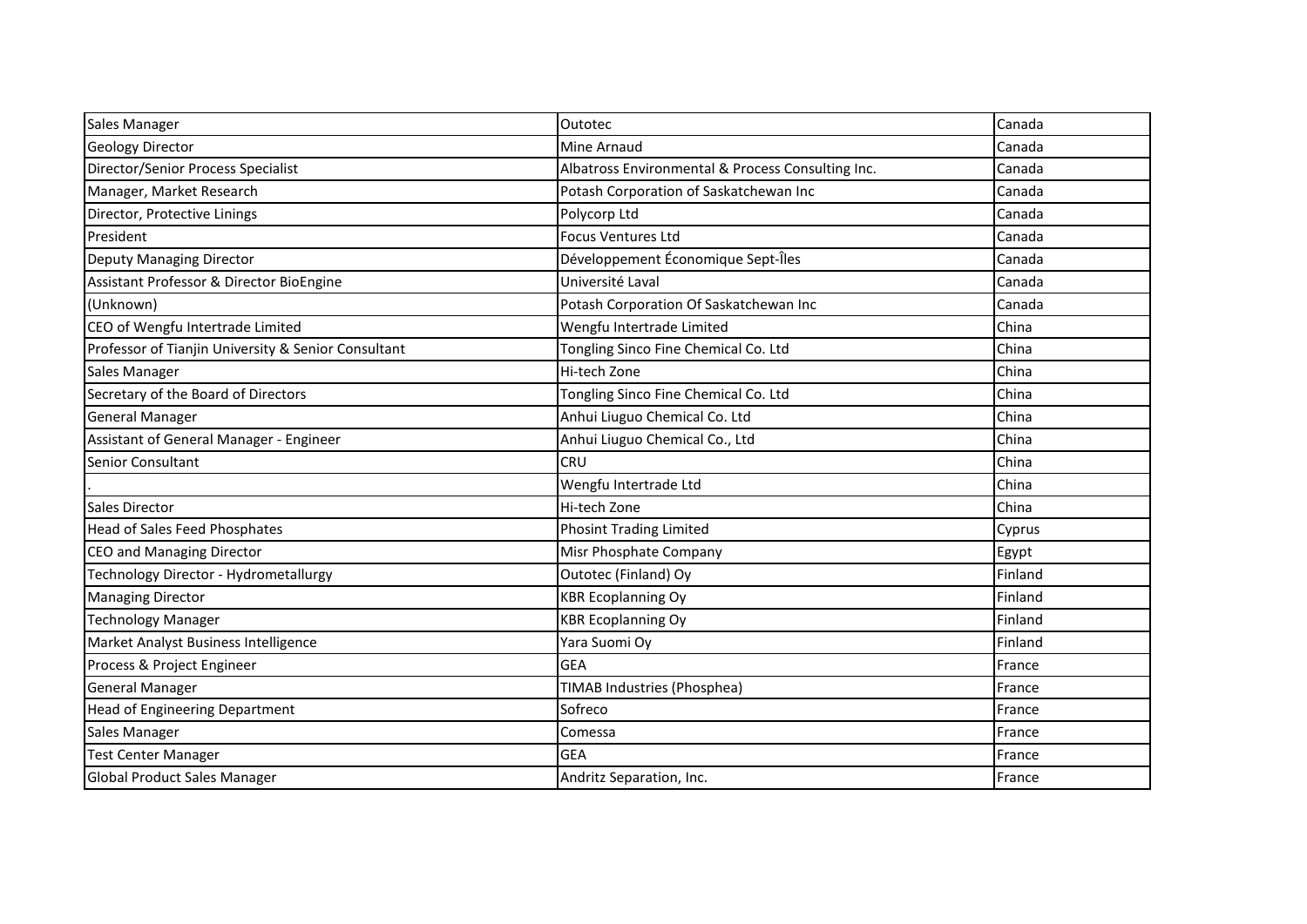| Senior Analyst, Feed Phosphates                                | <b>Feedinfo News Service</b>                                | France  |
|----------------------------------------------------------------|-------------------------------------------------------------|---------|
| R&D Project Manager                                            | LafargeHolcim Centre de Recheche                            | France  |
| Sales Manager                                                  | Broyeurs Poittemill Ingénierie                              | France  |
| <b>CEO</b>                                                     | <b>POITTEMILL</b>                                           | France  |
| <b>General Manager</b>                                         | Hasler Group                                                | France  |
| Senior Director, Production and International Trade            | International Fertilizer Industry Association               | France  |
| <b>ACE Sales and Marketing Vice-President</b>                  | <b>MERSEN</b>                                               | France  |
| Vice President, PL Acid, Off-Gas & Roasting                    | Outotec GmbH & Co. KG                                       | Germany |
| Sales Engineer                                                 | <b>RHEWUM GmbH</b>                                          | Germany |
| <b>Business Development Manager</b>                            | Zwick Armaturen GmbH                                        | Germany |
| Head of Department Mineral Processing, Pyroprocessing, Thermal |                                                             |         |
| Technology                                                     | thyssenkrupp Industrial Solutions AG                        | Germany |
| Area Sales Manager                                             | <b>NEUMAN &amp; ESSER GmbH</b>                              | Germany |
| <b>Innovation Manager</b>                                      | Outotec GmbH & Co. KG                                       | Germany |
| <b>Executive Vice President Mining Systems</b>                 | thyssenkrupp Industrial Solutions AG                        | Germany |
| Project Manager / Grinding Technology                          | thyssenkrupp Industrial Solutions AG                        | Germany |
| <b>Business Development Asset Management</b>                   | thyssenkrupp Industrial Solutions AG                        | Germany |
| Head of Feed Phosphates Europe                                 | EuroChem Agro GmbH                                          | Germany |
| <b>Economic Geologist</b>                                      | Federal Institute for Geosciences and Natural Resources BGR | Germany |
| Senior Manager Mine Planning & Sales                           | thyssenkrupp Industrial Solutions, BU Mining Technologies   | Germany |
| <b>SVP Global Operations Advanced Additives</b>                | ICL                                                         | Germany |
| <b>Director of Sales</b>                                       | <b>NEUMAN &amp; ESSER GmbH</b>                              | Germany |
| Sales Manager                                                  | <b>TAKRAF GmbH</b>                                          | Germany |
| Head of Process Group Sulphuric & Phosphoric Acid              | thyssenkrupp Industrial Solutions AG                        | Germany |
| Vice President, Metals and Chemical Processing                 | Outotec GmbH & Co. KG                                       | Germany |
| <b>Sales Director</b>                                          | AUMUND Fördertechnik GmbH                                   | Germany |
| <b>Director</b>                                                | Indagro SA                                                  | Greece  |
| <b>Business Development Manager</b>                            | <b>NAQ Global</b>                                           | India   |
| <b>Technical Director</b>                                      | CIFC P Ltd, New Delhi (Rahimtula Group of Companies)        | India   |
| Manager Minerals Beneficiation & Chemical Technologies         | Tenova Bateman Technologies                                 | Israel  |
| Senior Beneficiation Technologist                              | Tenova Bateman Technologies                                 | Israel  |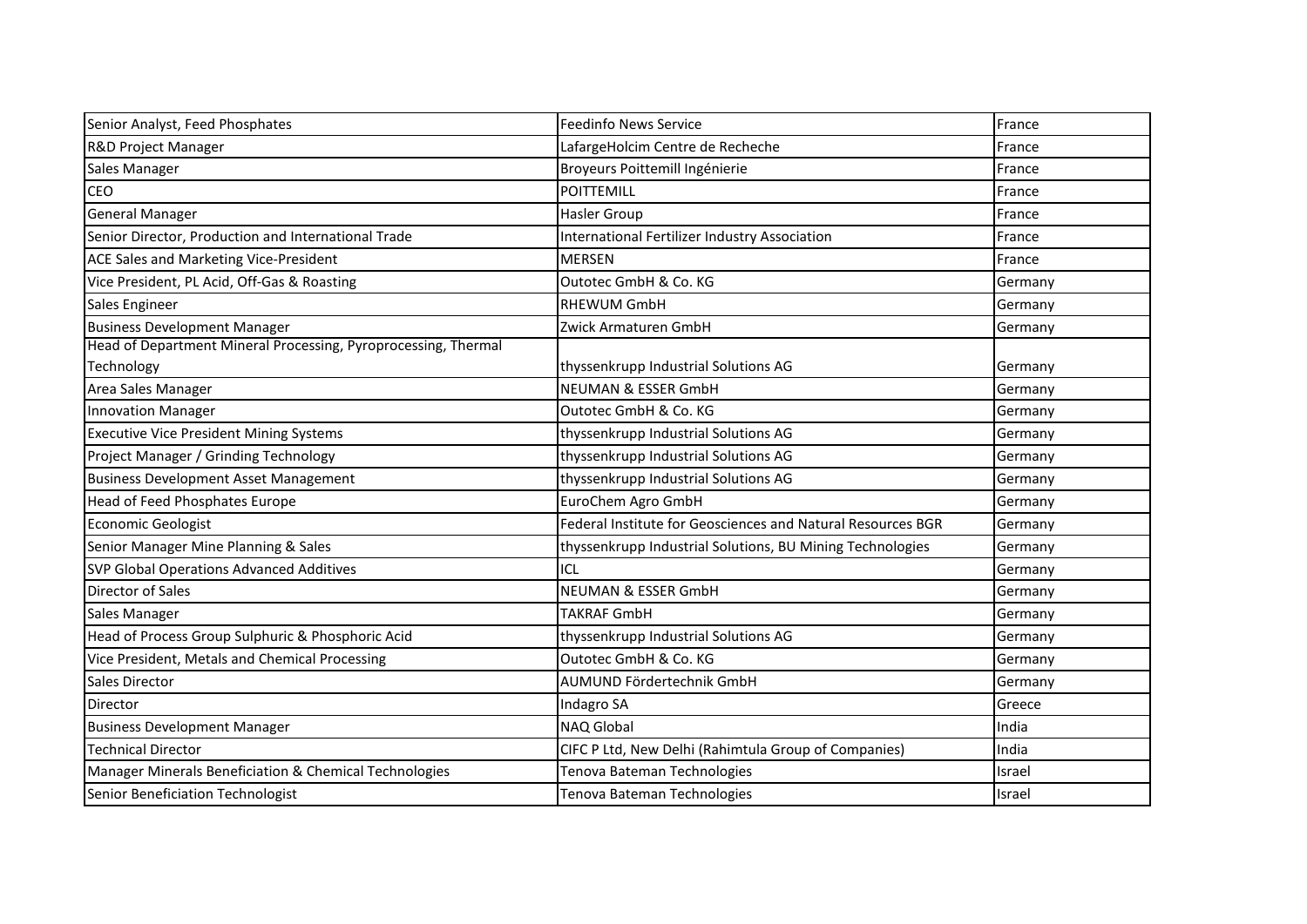| Assistant                                       | National Filter Media srl                              | Italy                     |
|-------------------------------------------------|--------------------------------------------------------|---------------------------|
| Area Sales Manager                              | Gambarotta Gschwendt SRL                               | Italy                     |
| Global Sales Director                           | MDG Handling Solutions S.r.l.                          | Italy                     |
| Area Sales Manager                              | Gambarotta Gschwendt SRL                               | Italy                     |
| <b>General Director</b>                         | Kazphosphate LLC                                       | Kazakhstan                |
| Senior Manager                                  | Kazphosphate LLC                                       | Kazakhstan                |
| Chairman on Board                               | Kazphosphate LLC                                       | Kazakhstan                |
| Senior Manager                                  | Kazphosphate LLC                                       | Kazakhstan                |
| President and CEO                               | African Fertilizer and Agribusiness Partnership (AFAP) | Kenya                     |
| Procurement Senior Director, Phosphates.        | Innophos Mexicana                                      | Mexico                    |
| <b>Vice President Marketing</b>                 | <b>OCP Group</b>                                       | Morocco                   |
| Senior Vice-President Procurement Raw Materials | <b>OCP Group</b>                                       | Morocco                   |
| Director of Technology, Engineering and Design  | Jacobs Engineering SA                                  | Morocco                   |
| Project Manager                                 | <b>OCP Group</b>                                       | Morocco                   |
| Senior Analayst                                 | <b>OCP Group</b>                                       | Morocco                   |
| Vice President of Research and Development      | <b>OCP Group</b>                                       | Morocco                   |
| Projects Director                               | Jacobs Engineering S.A. (JESA)                         | Morocco                   |
| <b>SVP Safi Site</b>                            | <b>OCP SA</b>                                          | Morocco                   |
| North America Sales Manager                     | <b>OCP</b>                                             | Morocco                   |
| <b>Business Development Manager</b>             | Jacobs Engineering S.A. (JESA)                         | Morocco                   |
| <b>General Director</b>                         | Mosman Bulk Solid Heat Exchanging                      | Netherlands               |
| <b>Director Sales</b>                           | Mosman Bulk Solid Heat Exchanging                      | Netherlands               |
| <b>Director</b>                                 | Willem Schipper Consulting                             | Netherlands               |
| <b>CEO</b>                                      | <b>PLAMAN Resources Limited</b>                        | New Zealand               |
| <b>Executive Chairman</b>                       | <b>PLAMAN Resources Limited</b>                        | New Zealand               |
| <b>Executive Chairman</b>                       | <b>PLAMAN Resources Limited</b>                        | New Zealand               |
| Procurement Manager, Supply Chain               | Yara International ASA                                 | Norway                    |
| Interpreter                                     | PhosAgro-Cherepovets                                   | <b>Russian Federation</b> |
| (Unknown)                                       | <b>CJSC Phosagro AG</b>                                | <b>Russian Federation</b> |
| <b>Head of Department</b>                       | <b>NIUIF</b>                                           | <b>Russian Federation</b> |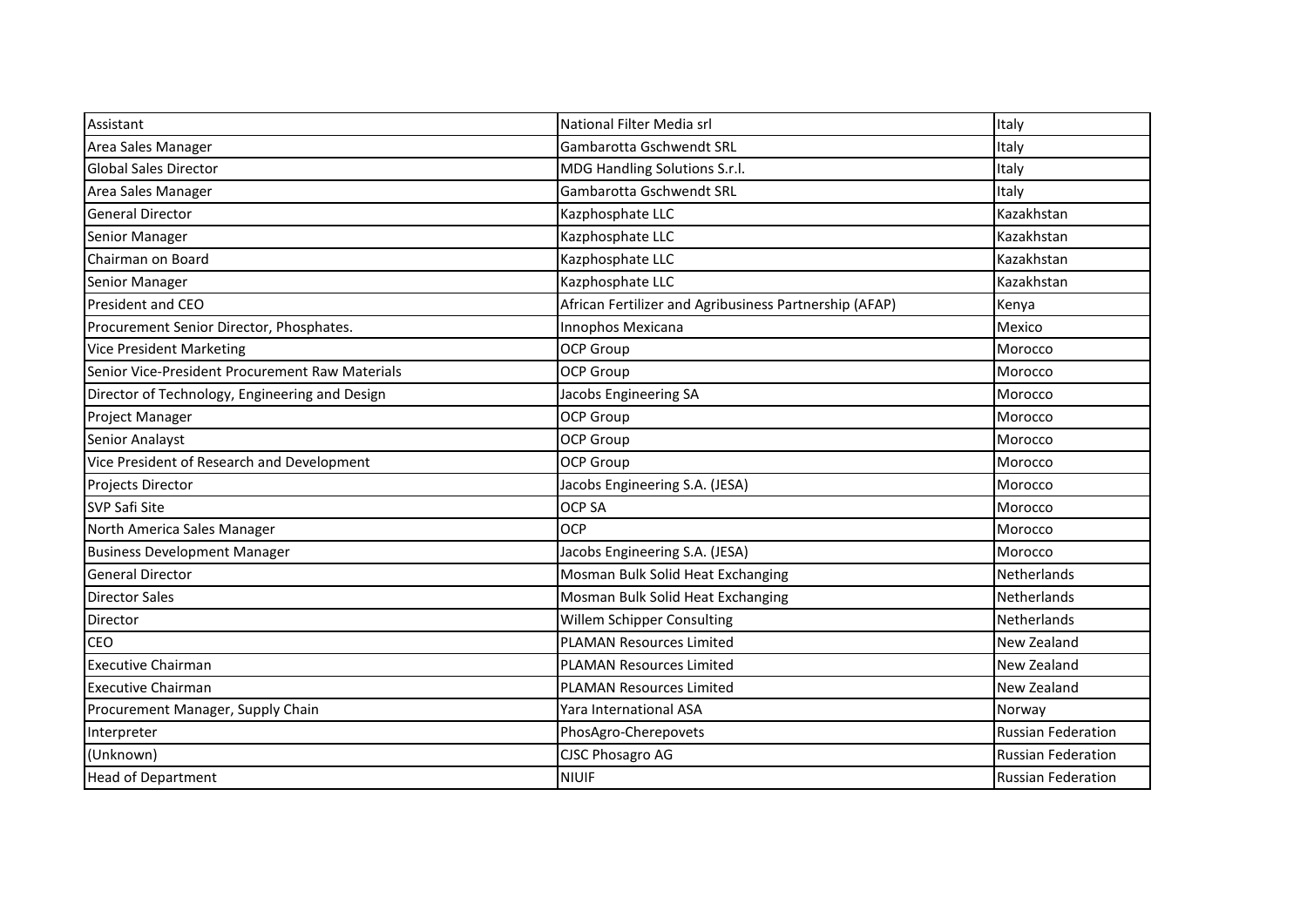| <b>Leading Specialist</b>                               | Apatit JSC                            | <b>Russian Federation</b>   |
|---------------------------------------------------------|---------------------------------------|-----------------------------|
| <b>Deputy Director</b>                                  | Apatit JSC                            | <b>Russian Federation</b>   |
| Specialist II, Phosphate Marketing - Phosphate SBU      | Saudi Arabian Mining Co. (Ma'aden)    | Saudi Arabia                |
| Specialist III                                          | Saudi Arabian Mining Co. (Ma'aden)    | Saudi Arabia                |
| <b>Managing Director</b>                                | <b>Bery Maritime</b>                  | Singapore                   |
| Senior Manager - Sales & Marketing                      | Foskor (Pty) Ltd                      | South Africa                |
| Senior Manager                                          | Foskor (Pty) Ltd                      | South Africa                |
| <b>Executive Chairman and CEO</b>                       | <b>KROPZ Fertilizers</b>              | South Africa                |
| <b>Export Manager - Drying and Calcination Division</b> | Anivi Ingenieria SA                   | Spain                       |
| <b>Global Product Manager Fertilizer Products</b>       | Sandvik Materials Technology          | Sweden                      |
| Process Engineer                                        | <b>Buss Chemtech AG</b>               | Switzerland                 |
| Senior Process Engineer, North America area             | Casale SA                             | Switzerland                 |
| Senior Process Engineer, Urea Process Department        | Casale S.A.                           | Switzerland                 |
| <b>Business Manager Fluorine</b>                        | <b>Buss Chemtech AG</b>               | Switzerland                 |
| SBU Head                                                | Aditya Birla Chemicals (Thailand) Ltd | Thailand                    |
| Advisor                                                 | PE Mineraliz                          | Ukraine                     |
| <b>Director General</b>                                 | UkrTechnoPhos Ltd                     | Ukraine                     |
| VP Business Developement                                | Kalyaan Resources DMCC                | <b>United Arab Emirates</b> |
| <b>General Manager</b>                                  | Manaseer Fertilizers & Chemicals      | <b>United Arab Emirates</b> |
| <b>Subscriptions Manager</b>                            | <b>BCInsight Ltd</b>                  | United Kingdom              |
| <b>Event Manager</b>                                    | <b>CRU</b>                            | United Kingdom              |
| Senior Consultant                                       | <b>SRK Consulting Ltd</b>             | United Kingdom              |
| <b>Managing Director</b>                                | Begg Cousland Envirotec Limited       | United Kingdom              |
| Sponsorship and Exhibitions Manager                     | <b>CRU</b>                            | United Kingdom              |
| General Manager, Fertilizers                            | <b>CRU</b>                            | United Kingdom              |
| Editor - Fertilizer International Magazine              | <b>BCInsight Ltd</b>                  | United Kingdom              |
| <b>Head of Fertilizers</b>                              | <b>CRU</b>                            | United Kingdom              |
| Principal Consultant Geology and Project Management     | <b>SRK Consulting Ltd</b>             | United Kingdom              |
| <b>Markets Editor</b>                                   | <b>CRU</b>                            | United Kingdom              |
| Senior Consultant                                       | <b>CRU</b>                            | United Kingdom              |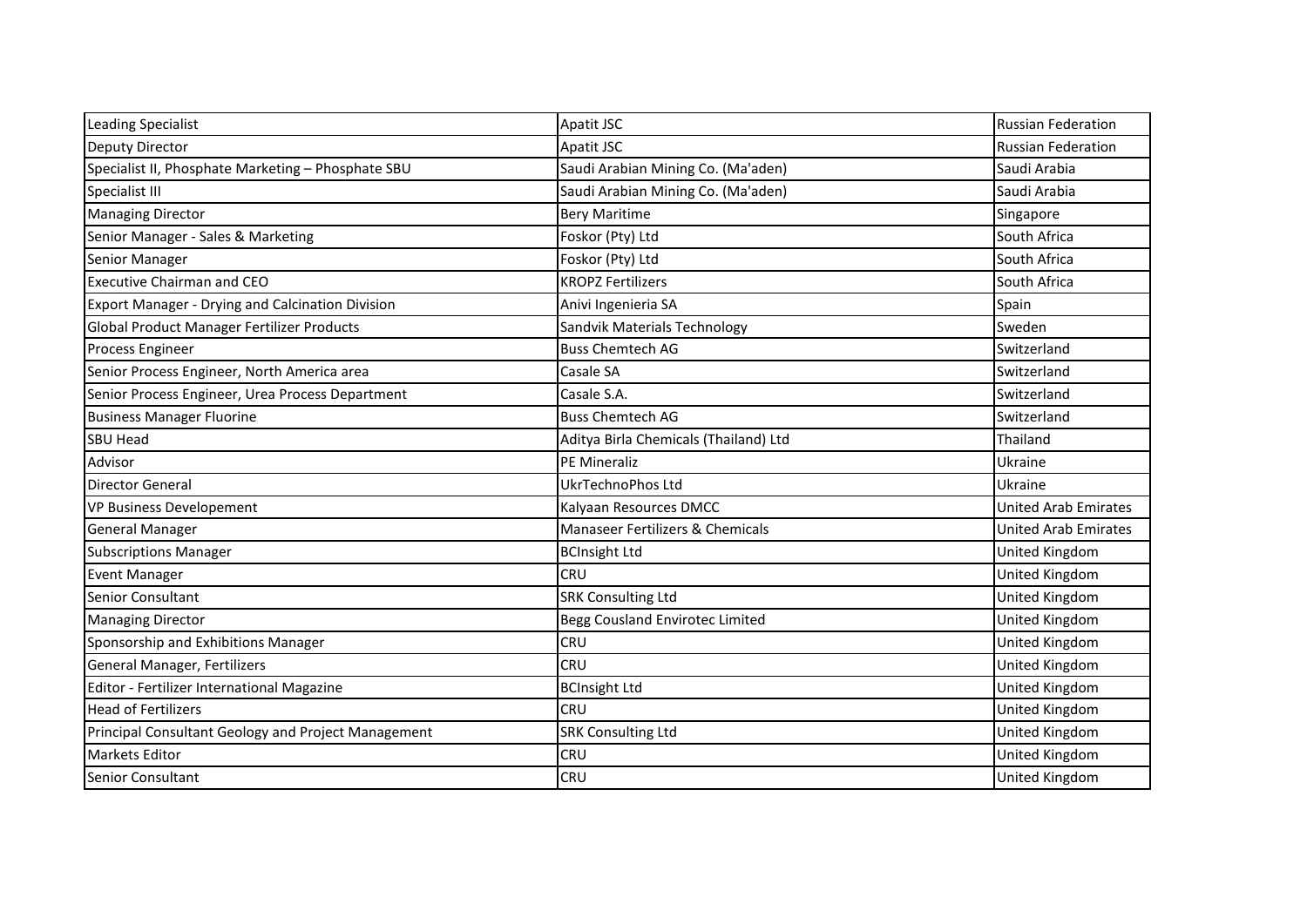| Sales Manager                        | World Fertilizer             | United Kingdom       |
|--------------------------------------|------------------------------|----------------------|
| Portfolio Director, Events           | <b>CRU</b>                   | United Kingdom       |
| Vice President / Managing Principal  | Ardaman & Associates, Inc.   | <b>United States</b> |
| Process Engineer II                  | Mosaic                       | <b>United States</b> |
| <b>Project Engineering Manager</b>   | Mosaic                       | <b>United States</b> |
| Phosphate Sales Manager              | Rousselot                    | <b>United States</b> |
| Plant Manager                        | Simplot                      | <b>United States</b> |
| President and CEO                    | Dr. Phosphate                | <b>United States</b> |
| Sr. Manager EHS                      | The Mosaic Company           | <b>United States</b> |
| Sr. Manager EHS Regulatory Monitor   | The Mosaic Company           | <b>United States</b> |
| President/CEO                        | K-Technologies Inc.          | <b>United States</b> |
| Senior Director of Industry Research | CoBank                       | <b>United States</b> |
| Global Director - Phosphates         | Hatch                        | <b>United States</b> |
| <b>Technical Sales Specialist</b>    | Bastech, LLC                 | <b>United States</b> |
| <b>Vice President</b>                | <b>Edgewood Holdings LLC</b> | <b>United States</b> |
| <b>Manager Production</b>            | The Mosaic Company           | <b>United States</b> |
| Senior VP/CTO                        | K-Technologies, Inc.         | <b>United States</b> |
| Project Engineer                     | <b>Aumund Corporation</b>    | <b>United States</b> |
| Process Engineer II                  | The Mosaic Company           | <b>United States</b> |
| VP Operations & Engineering          | <b>JDC Phosphate</b>         | <b>United States</b> |
| <b>Export Sales Manager</b>          | <b>Blair Rubber Company</b>  | <b>United States</b> |
| President                            | Clear Springs Land Co., LLC  | <b>United States</b> |
| Sales Manager                        | Veolia Water Technologies    | <b>United States</b> |
| <b>Process Designer</b>              | Veolia Water Technologies    | <b>United States</b> |
| <b>Strategic Business Developer</b>  | Veolia Water Technologies    | <b>United States</b> |
| <b>District Account Manager</b>      | <b>NALCO Water</b>           | <b>United States</b> |
| Process Engineer II                  | The Mosaic Company           | <b>United States</b> |
| Project Engineer                     | Weir Minerals Lewis Pumps    | <b>United States</b> |
| Director, Owned Warehouses and Ports | Mosaic                       | <b>United States</b> |
| Controls & Automation Manager        | Hatch                        | <b>United States</b> |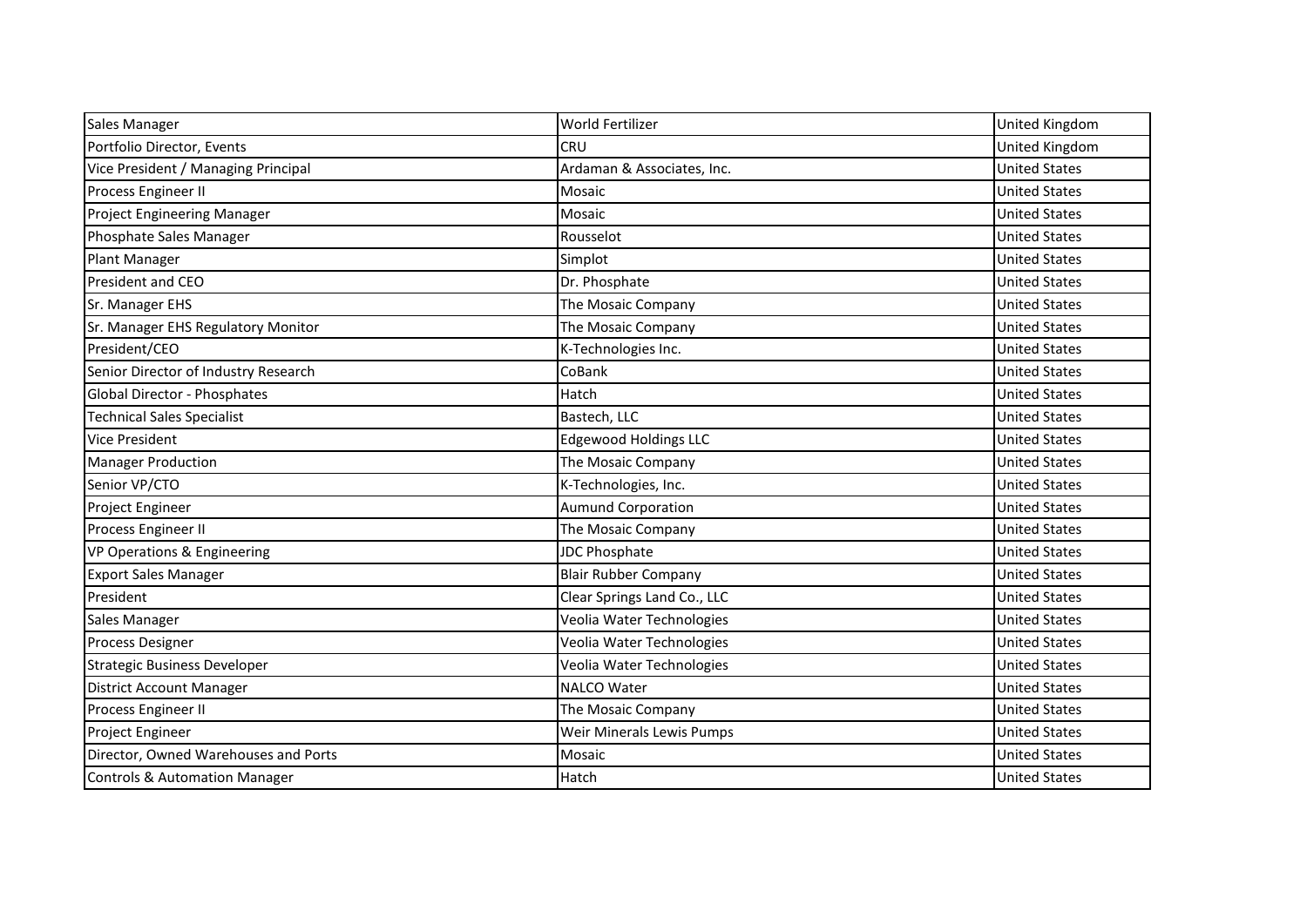| <b>Acid Licensing Manager</b>                   | <b>MECS - DuPont Clean Technologies</b> | <b>United States</b> |
|-------------------------------------------------|-----------------------------------------|----------------------|
| <b>Regional Sales Manager</b>                   | Flowrox, Inc.                           | <b>United States</b> |
| <b>Vice President</b>                           | Abtrex Industries, Inc.                 | <b>United States</b> |
| <b>Manager of Process</b>                       | Jacobs                                  | <b>United States</b> |
| <b>Product Manager</b>                          | Sandvik Materials Technology            | <b>United States</b> |
| <b>Chemical Production Superintendent</b>       | PotashCorp                              | <b>United States</b> |
| Vice President, Sales and Marketing             | Microtrac                               | <b>United States</b> |
| <b>VP</b>                                       | Clear Springs Land Co., LLC             | <b>United States</b> |
| <b>Mines Production Engineer</b>                | Potash Corporation                      | <b>United States</b> |
| Sales Manager North America                     | ArrMaz                                  | <b>United States</b> |
| Process Engineering Superintendent              | Mosaic                                  | <b>United States</b> |
| <b>Executive Vice President of Global Sales</b> | Philadelphia Mixing Solutions           | <b>United States</b> |
| Area Sales Manager Mining                       | TOMRA Sorting, Inc.                     | <b>United States</b> |
| President - Mid-State Machine and Fabricating   | Weir Minerals Lewis Pumps               | <b>United States</b> |
| Director of Process Engineering                 | Applied Chemical Technology, Inc.       | <b>United States</b> |
| <b>Global Marketing Manager</b>                 | Solvay                                  | <b>United States</b> |
| <b>Superintent Mill</b>                         | Potash Corporation                      | <b>United States</b> |
| <b>Vice President</b>                           | Clear Springs Land Co., LLC             | <b>United States</b> |
| <b>Managing Director</b>                        | <b>AUMUND Corporation</b>               | <b>United States</b> |
| <b>Division Manager</b>                         | <b>National Filter Media</b>            | <b>United States</b> |
| Owner                                           | <b>Bastech Llc</b>                      | <b>United States</b> |
| Senior Process Engineer                         | Jacobs Engineering Group Inc.           | <b>United States</b> |
| <b>Phosphate Consultant</b>                     | M&J Daigle LLC                          | <b>United States</b> |
| VP of Marketing & Business Development          | ArrMaz                                  | <b>United States</b> |
| Agent                                           | TOMRA Sorting, Inc.                     | <b>United States</b> |
| Regional Sales Manager, Global                  | <b>Stedman Machine Company</b>          | <b>United States</b> |
| Manager                                         | Potash Corporation                      | <b>United States</b> |
| Sales - Mid State Machine and Fabricating       | Weir Minerals Lewis Pumps               | <b>United States</b> |
| Manager, Engineering                            | The Mosaic Company                      | <b>United States</b> |
| Capital Projects Sales Manager                  | <b>National Filter Media</b>            | <b>United States</b> |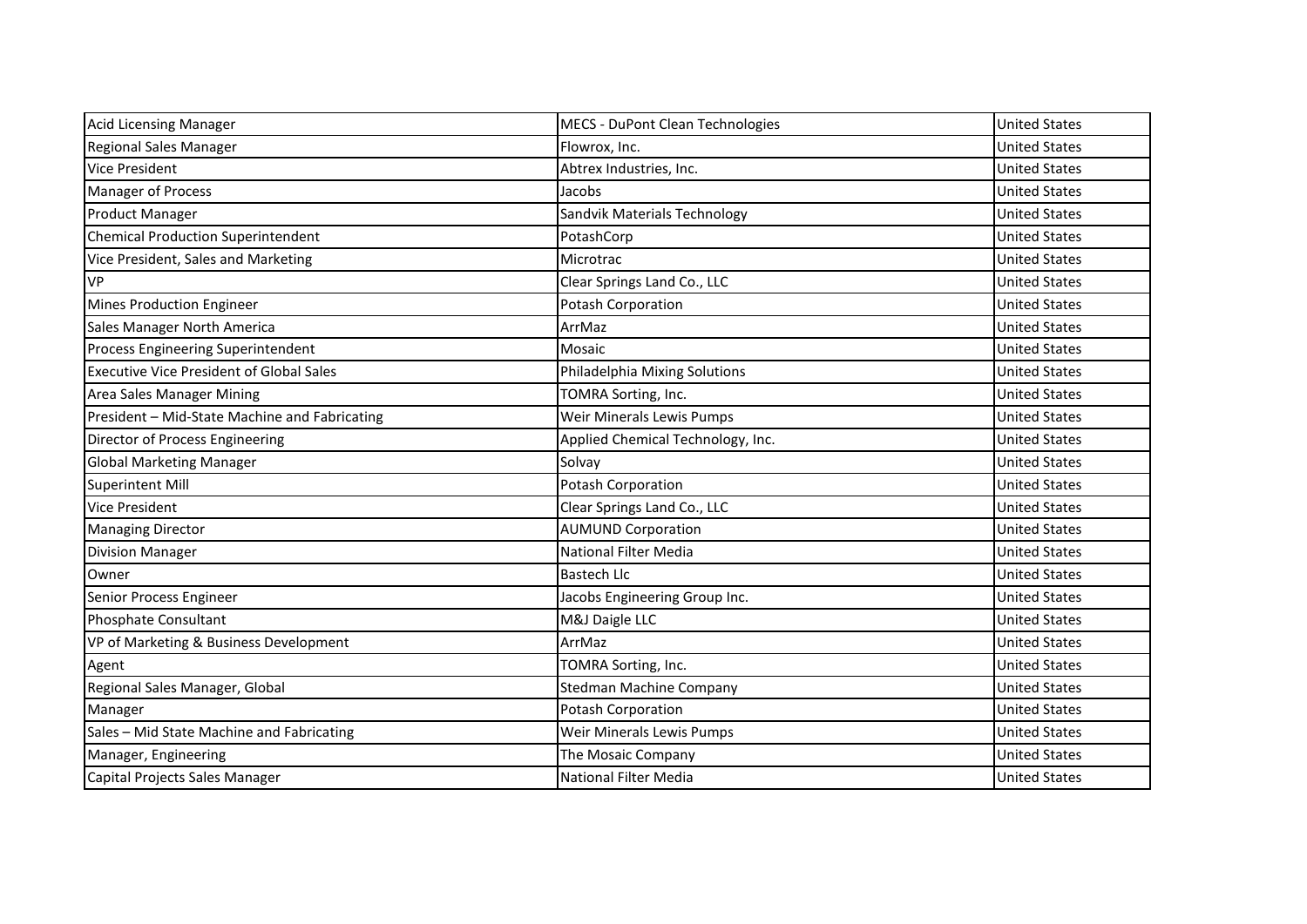| Process Sales/Chemical Engineer              | FEECO International, Inc.                             | <b>United States</b> |
|----------------------------------------------|-------------------------------------------------------|----------------------|
| Emeritus professor                           | University of Florida                                 | <b>United States</b> |
| Global Product Manager - Process Engineer    | Andritz Separation, Inc.                              | <b>United States</b> |
| <b>Process Manager</b>                       | Penn Pro Engineering                                  | <b>United States</b> |
| <b>Marketing Specialist</b>                  | PegasusTSI, Inc.                                      | <b>United States</b> |
| Owner                                        | <b>Bastech Llc</b>                                    | <b>United States</b> |
| Maintenance Engineer                         | Potash Corporation                                    | <b>United States</b> |
| <b>General Manager</b>                       | <b>MERSEN</b>                                         | <b>United States</b> |
| Director of Business Development             | Sackett-Waconia                                       | <b>United States</b> |
| <b>CEO</b>                                   | JDC Phosphate Inc.                                    | <b>United States</b> |
| Technical Manager - Fiber Beds               | Kimre, Inc.                                           | <b>United States</b> |
| Director - Phosphates Mining & Beneficiation | Hatch                                                 | <b>United States</b> |
| <b>R&amp;D Director</b>                      | <b>Bastech Llc</b>                                    | <b>United States</b> |
| <b>Vice President of Operations</b>          | DCR Engineering Services, Inc.                        | <b>United States</b> |
| President                                    | Sackett-Waconia                                       | <b>United States</b> |
| <b>Production Engineer</b>                   | <b>Potash Corporation</b>                             | <b>United States</b> |
| Process Engineer                             | Simplot                                               | <b>United States</b> |
| Vice President, Products & Customer Support  | <b>BEUMER Group</b>                                   | <b>United States</b> |
| Director Business Development                | <b>Matrix PDM Engineering</b>                         | <b>United States</b> |
| Sales Manager                                | SPX FLOW - Lightnin and Plenty Mixer                  | <b>United States</b> |
| <b>Application Engineer</b>                  | Hudson Pump: A Division of Tencarva Machinery Company | <b>United States</b> |
| Sr. Director-Phosphates                      | PotashCorp                                            | <b>United States</b> |
| Process Engineer II                          | The Mosaic Company                                    | <b>United States</b> |
| Director, Industrial Sales                   | PotashCorp                                            | <b>United States</b> |
| President                                    | <b>Apex Engineered Products</b>                       | <b>United States</b> |
| Consultant                                   | Bastech, LLC                                          | <b>United States</b> |
| Manager of Fertilizer Technologies           | PegasusTSI, Inc.                                      | <b>United States</b> |
| Sales Manager                                | <b>SGL Carbon Technic LLC</b>                         | <b>United States</b> |
| Manager, National Accounts                   | PotashCorp                                            | <b>United States</b> |
| <b>Product Manager</b>                       | <b>Weir Minerals</b>                                  | <b>United States</b> |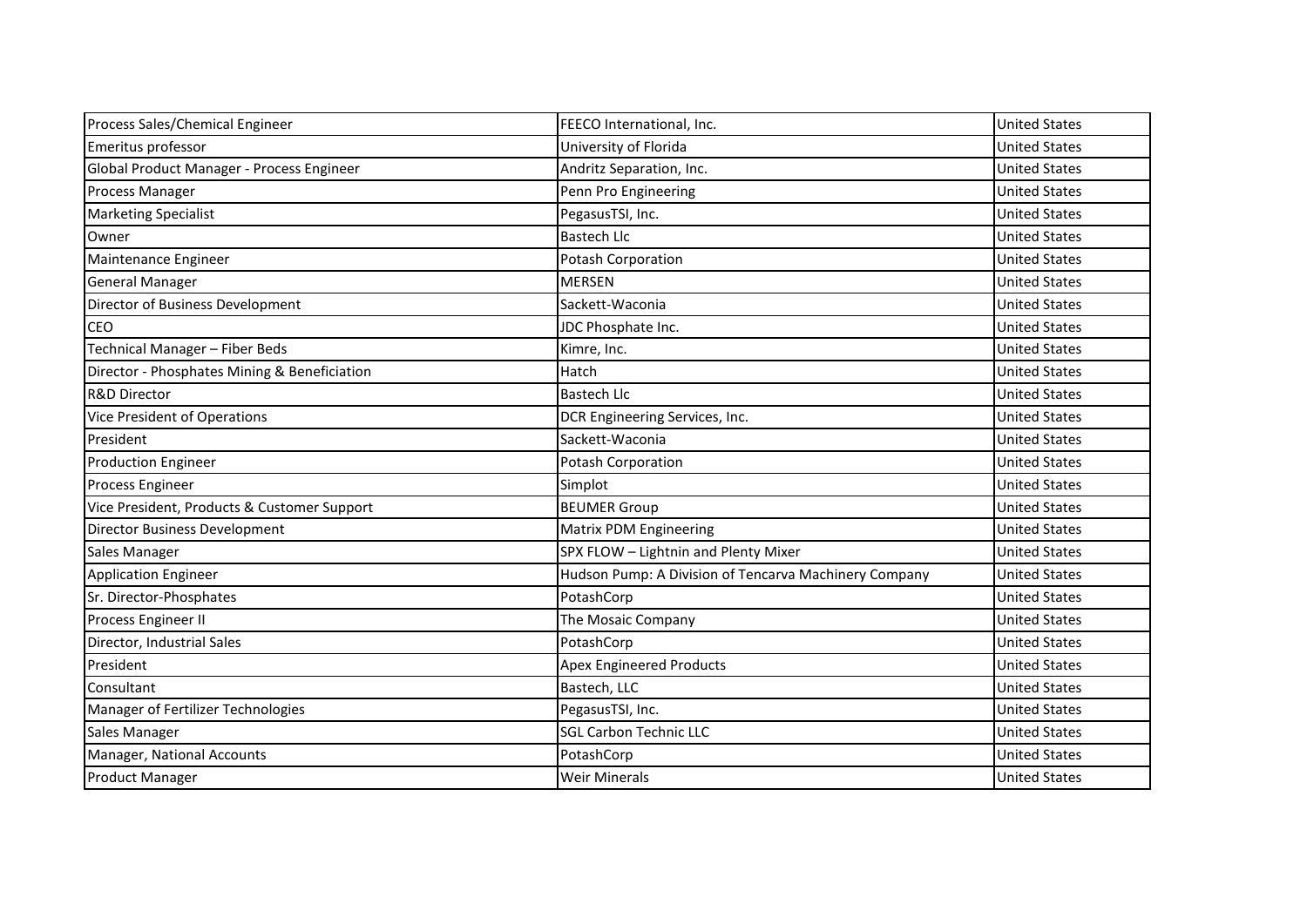| Superintendent - Mining                                 | PotashCorp                                         | <b>United States</b> |
|---------------------------------------------------------|----------------------------------------------------|----------------------|
| Vice-President Sales & Marketing                        | Prayon Inc.                                        | <b>United States</b> |
| Senior Production Engineer                              | PotashCorp                                         | <b>United States</b> |
| President                                               | Met Pro Supply, Inc.                               | <b>United States</b> |
| Head of Fertilizer and Chemicals, Consulting            | CRU                                                | <b>United States</b> |
| Director-Fertilizer Research                            | International Fertilizer Development Centre (IFDC) | <b>United States</b> |
| Procurement - Regional Category Leader for the Americas | <b>Associated British Foods</b>                    | <b>United States</b> |
| Vice President Commercial Development                   | <b>Bastech Llc</b>                                 | <b>United States</b> |
| Consultant                                              | <b>Hoadley Consulting</b>                          | <b>United States</b> |
| <b>Mineral Processing Engineer</b>                      | <b>Eriez Flotation Division</b>                    | <b>United States</b> |
| Manager of Sales and Project Engineering                | Piller TSC Blower Corporation                      | <b>United States</b> |
|                                                         | <b>Associated British Foods</b>                    | <b>United States</b> |
| Vice President of Technology                            | Philadelphia Mixing Solutions, Ltd                 | <b>United States</b> |
| <b>VP Mining &amp; Manufacturing Operations</b>         | JR Simplot Company                                 | <b>United States</b> |
| President                                               | PegasusTSI, Inc.                                   | <b>United States</b> |
| <b>Manager of Operations</b>                            | Jacobs Engineering Group Inc.                      | <b>United States</b> |
| Director of Business Development                        | TAKRAF USA, Inc.                                   | <b>United States</b> |
| Corporate Account Manager                               | Nalco Water                                        | <b>United States</b> |
| Sr Corporate Account Manager                            | Nalco Water                                        | <b>United States</b> |
| <b>Mineral Commodity Specialists</b>                    | U.S. Geological Survey                             | <b>United States</b> |
| Sales Rep                                               | Mersen USA                                         | <b>United States</b> |
| Phosphate Technical Services Manager                    | PotashCorp                                         | <b>United States</b> |
| Senior Research Chemist                                 | Bastech, LLC                                       | <b>United States</b> |
| Process Engineer                                        | JR Simplot                                         | <b>United States</b> |
| Maintenance Engineer                                    | Potash Corporation                                 | <b>United States</b> |
| Director, Market and Strategic Analysis                 | Mosaic                                             | <b>United States</b> |
| <b>Business Development Manager</b>                     | <b>AB Vista</b>                                    | <b>United States</b> |
| VP Phosphate Services                                   | The Mosaic Company                                 | <b>United States</b> |
| Sales Manager                                           | <b>Weir Minerals</b>                               | <b>United States</b> |
| <b>Managing Director</b>                                | Rheinhuette Pumps, LLC.                            | <b>United States</b> |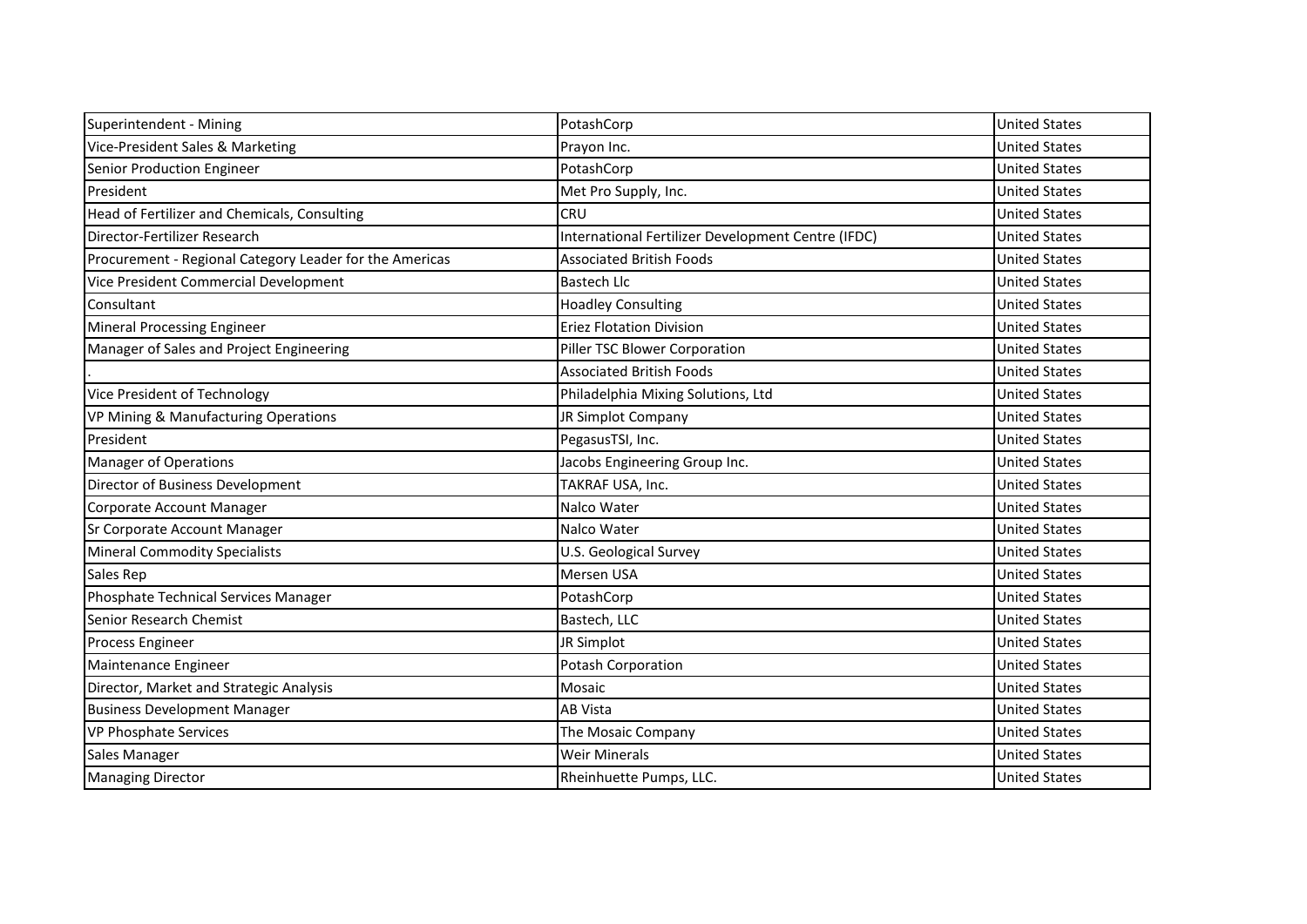| Sales Manager                                             | Rheinhuette Pumps, LLC.                    | <b>United States</b> |
|-----------------------------------------------------------|--------------------------------------------|----------------------|
| General Manager                                           | The Mosaic Company                         | <b>United States</b> |
| <b>Chief Executive Officer</b>                            | ArrMaz                                     | <b>United States</b> |
| Senior Process Engineer                                   | <b>KEMWorks</b>                            | <b>United States</b> |
| President / CEO                                           | Ensival Moret America, Inc.                | <b>United States</b> |
| Senior Engineer Advisor                                   | Mosaic                                     | <b>United States</b> |
| President                                                 | <b>Mineral Resource Associates</b>         | <b>United States</b> |
| <b>Global Marketing Manager</b>                           | Solvay                                     | <b>United States</b> |
| Director, Financial Analysis, Phosphate                   | Potash Corporation                         | <b>United States</b> |
| <b>Reclamation Specialist Sr.</b>                         | The Mosaic Company                         | <b>United States</b> |
| Fluor Project Director                                    | Fluor                                      | <b>United States</b> |
| <b>National Sales Manager</b>                             | <b>Blair Rubber Company</b>                | <b>United States</b> |
| <b>Director of Operations</b>                             | Abtrex Industries, Inc.                    | <b>United States</b> |
| V.P. Business Development                                 | Elgin Separation Solutions (Norris Screen) | <b>United States</b> |
| <b>Technical Sales Specialist</b>                         | Bastech, LLC                               | <b>United States</b> |
| <b>Account Manager</b>                                    | Akzo Nobel Surface Chemistry LLC           | <b>United States</b> |
| Manager of Sales Support & Offer Management - Chemical    | <b>GEA Group</b>                           | <b>United States</b> |
| Consultant                                                |                                            | <b>United States</b> |
| Marketing Development Manager                             | <b>AB Vista</b>                            | <b>United States</b> |
| Principal & Senior Mining Practice Leader                 | Golder Associates Inc.                     | <b>United States</b> |
| General Manager - Operations, Safety & Training           | Port Tampa Bay                             | <b>United States</b> |
| Engineer Sr.                                              | The Mosaic Company                         | <b>United States</b> |
| <b>Material Handling Sales</b>                            | FEECO International, Inc.                  | <b>United States</b> |
| <b>Branch Manager</b>                                     | Hudson Pump & Equipment                    | <b>United States</b> |
| Maintenance Engineer                                      | PotashCorp Aurora                          | <b>United States</b> |
| Senior Engineering Manager                                | J.R. Simplot                               | <b>United States</b> |
| <b>Application Engineer</b>                               | Bastech, LLC                               | <b>United States</b> |
| President Performance Products Americas                   | ICL                                        | <b>United States</b> |
| Senior Application Engineer, Industrial Minerals          | Solvay                                     | <b>United States</b> |
| Global Metals & Fertilizers - Process/Speciality Engineer | Fluor                                      | <b>United States</b> |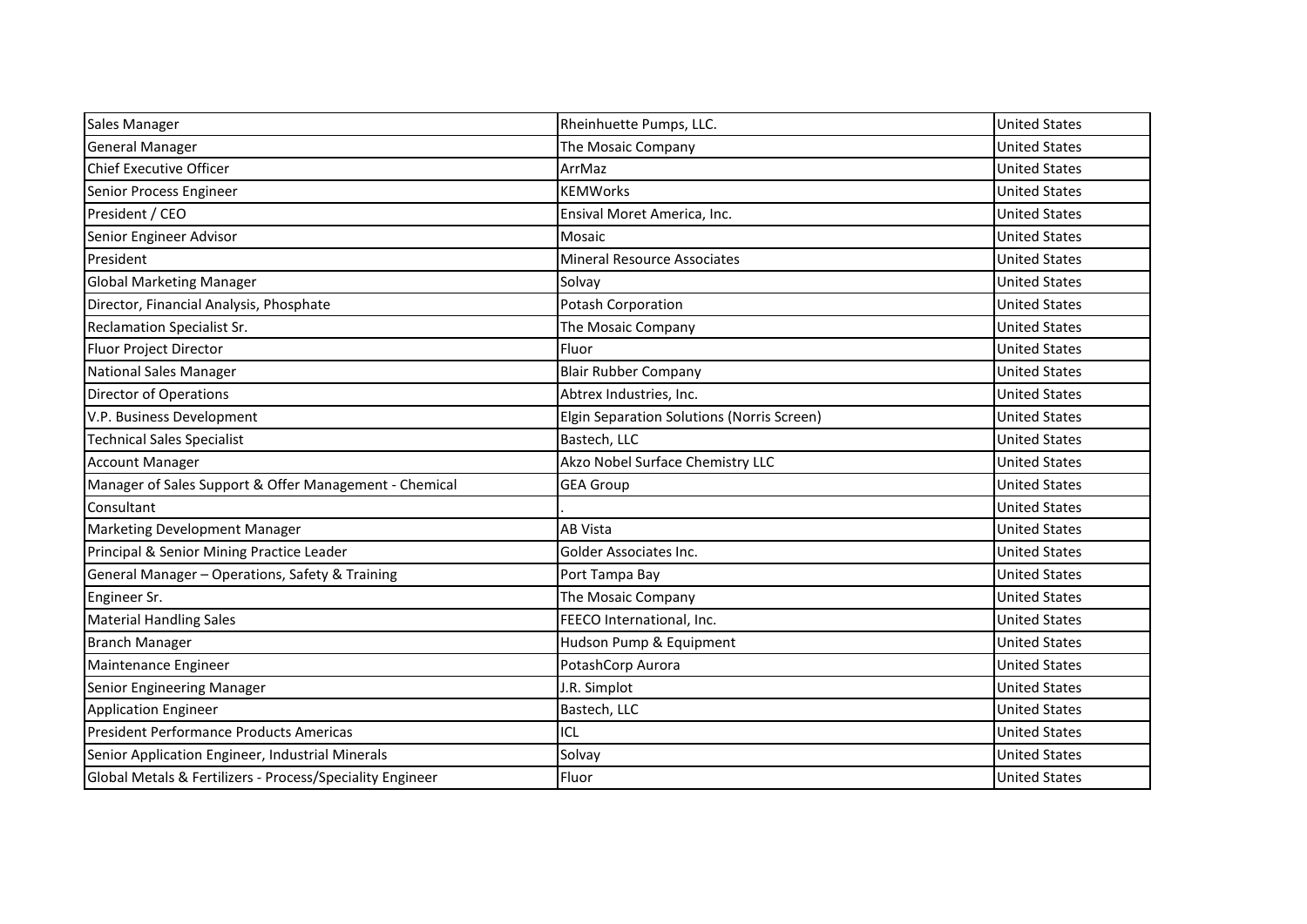| <b>Sales Director</b>                                                | SABIA, Inc.                          | <b>United States</b> |
|----------------------------------------------------------------------|--------------------------------------|----------------------|
| <b>Global Engineered Systems Manager</b>                             | <b>MERSEN</b>                        | <b>United States</b> |
| Sales Director - Capital Systems                                     | <b>BEUMER Kansas City LLC</b>        | <b>United States</b> |
| <b>VP Operations</b>                                                 | Innophos Inc.                        | <b>United States</b> |
| Director - Engineering                                               | The Mosaic Company                   | <b>United States</b> |
| <b>Global Sales Manager</b>                                          | <b>Stedman Machine Company</b>       | <b>United States</b> |
| VP Engineering and Technical Services                                | The Mosaic Company                   | <b>United States</b> |
| Chemical Market Specialist                                           | Philadelphia Mixing Solutions, Ltd   | <b>United States</b> |
| SVP, Sales & Marketing                                               | <b>Enduro Composites</b>             | <b>United States</b> |
| <b>Marketing Manager</b>                                             | Applied Chemical Technology, Inc.    | <b>United States</b> |
| Global Marketing Manager, Mining                                     | ArrMaz                               | <b>United States</b> |
| VP of Africa & the Middle East                                       | ArrMaz                               | <b>United States</b> |
| VP, Capital & Technology                                             | PotashCorp                           | <b>United States</b> |
| Founder & CEO, COO                                                   | Kimre, Inc.                          | <b>United States</b> |
| Project Manager                                                      | Hatch                                | <b>United States</b> |
| Partner                                                              | <b>ERM</b>                           | <b>United States</b> |
| Analyst                                                              | <b>OCP Research</b>                  | <b>United States</b> |
| <b>VP</b>                                                            | Clear Springs Land Co., LLC          | <b>United States</b> |
| <b>Engineering Manager</b>                                           | Kimre, Inc.                          | <b>United States</b> |
| Senior Vice President - Phosphates                                   | The Mosaic Company                   | <b>United States</b> |
| Sales Manager                                                        | SPX FLOW - Lightnin and Plenty Mixer | <b>United States</b> |
| <b>Marketing Manager</b>                                             | Veolia Water Technologies            | <b>United States</b> |
| <b>Manager EHS</b>                                                   | The Mosaic Company                   | <b>United States</b> |
| Senior Marketing Manager                                             | Nalco Water                          | <b>United States</b> |
| Director, Business Development, Mining & Metals                      | Fluor Enterprises, Inc.              | <b>United States</b> |
| Director, Sales & Engineering                                        | Elcan Industries                     | <b>United States</b> |
| Project Engineer                                                     | Weir Minerals Lewis Pumps            | <b>United States</b> |
| General Manager, Industrial Division Eastern United States & Eastern |                                      |                      |
| Canada                                                               | Philadelphia Mixing Solutions, Ltd   | <b>United States</b> |
| President                                                            | <b>BEUMER Kansas City LLC</b>        | <b>United States</b> |
| President                                                            | A. R. Savage & Son, LLC              | <b>United States</b> |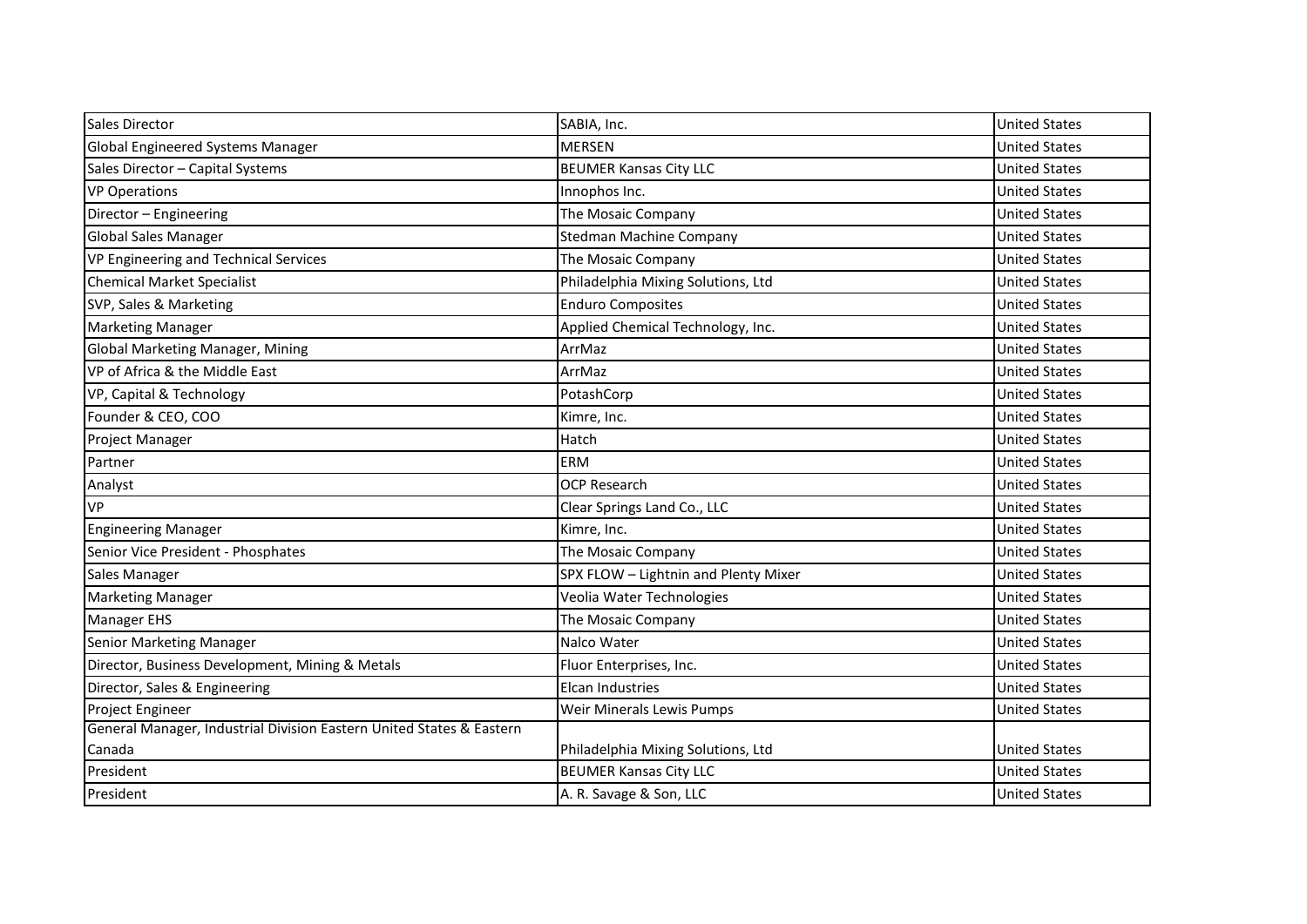| President, CEO and Director               | <b>Bastech Llc</b>                          | <b>United States</b> |
|-------------------------------------------|---------------------------------------------|----------------------|
| <b>Americas Procurement Director</b>      | ICL                                         | <b>United States</b> |
| Sales Manager America's                   | Microtrac                                   | <b>United States</b> |
| <b>Director Project Engineering</b>       | The Mosaic Company                          | <b>United States</b> |
| Program Manager                           | Sustainable Phosphorus Alliance             | <b>United States</b> |
| <b>Technical Development Manager</b>      | Sandvik Materials Technology                | <b>United States</b> |
| <b>General Manager</b>                    | PegasusTSI, Inc.                            | <b>United States</b> |
| Manager of Process Engineering            | PegasusTSI, Inc.                            | <b>United States</b> |
| Partner                                   | <b>ERM</b>                                  | <b>United States</b> |
| Partner                                   | Holland & Knight                            | <b>United States</b> |
| Vice President, Commercial Director       | PegasusTSI, Inc.                            | <b>United States</b> |
| National Outside Sales Manager            | Zwick Valves North America LLC              | <b>United States</b> |
| <b>Vice President</b>                     | LexMar Global                               | <b>United States</b> |
| <b>Vice President</b>                     | <b>Materials Handling Equipment Company</b> | <b>United States</b> |
| Senior Process Engineer                   | Hatch                                       | <b>United States</b> |
| Industrial Minerals Sales Manager         | Solvay                                      | <b>United States</b> |
| <b>SRK Consulting- Resource Geologist</b> | <b>SRK Consulting</b>                       | <b>United States</b> |
| Service Sales Manager                     | <b>ANDRITZ Separation Inc.</b>              | <b>United States</b> |
| Senior Business Development Analyst       | <b>International Raw Materials</b>          | <b>United States</b> |
| <b>National Sales Manager</b>             | <b>MERSEN</b>                               | <b>United States</b> |
| VP Operations - Concentrates              | The Mosaic Company                          | <b>United States</b> |
| <b>Industrial Sales</b>                   | <b>Yargus Manufacturing</b>                 | <b>United States</b> |
| North American Sales                      | <b>Yargus Manufacturing</b>                 | <b>United States</b> |
| Sr. Account Manager                       | <b>CSX Transportation</b>                   | <b>United States</b> |
| Mine Permitting Specialist Sr.            | The Mosaic Company                          | <b>United States</b> |
| <b>Mining Engineer</b>                    | Potash Corporation                          | <b>United States</b> |
| Sales Manager                             | Abtrex Industries, Inc.                     | <b>United States</b> |
| <b>Chemical Production Engineer</b>       | Potash Corporation                          | <b>United States</b> |
| Vice President Sales, Fertilizer & Mining | ArrMaz                                      | <b>United States</b> |
| Sales Manager                             | Flowrox Oy                                  | <b>United States</b> |